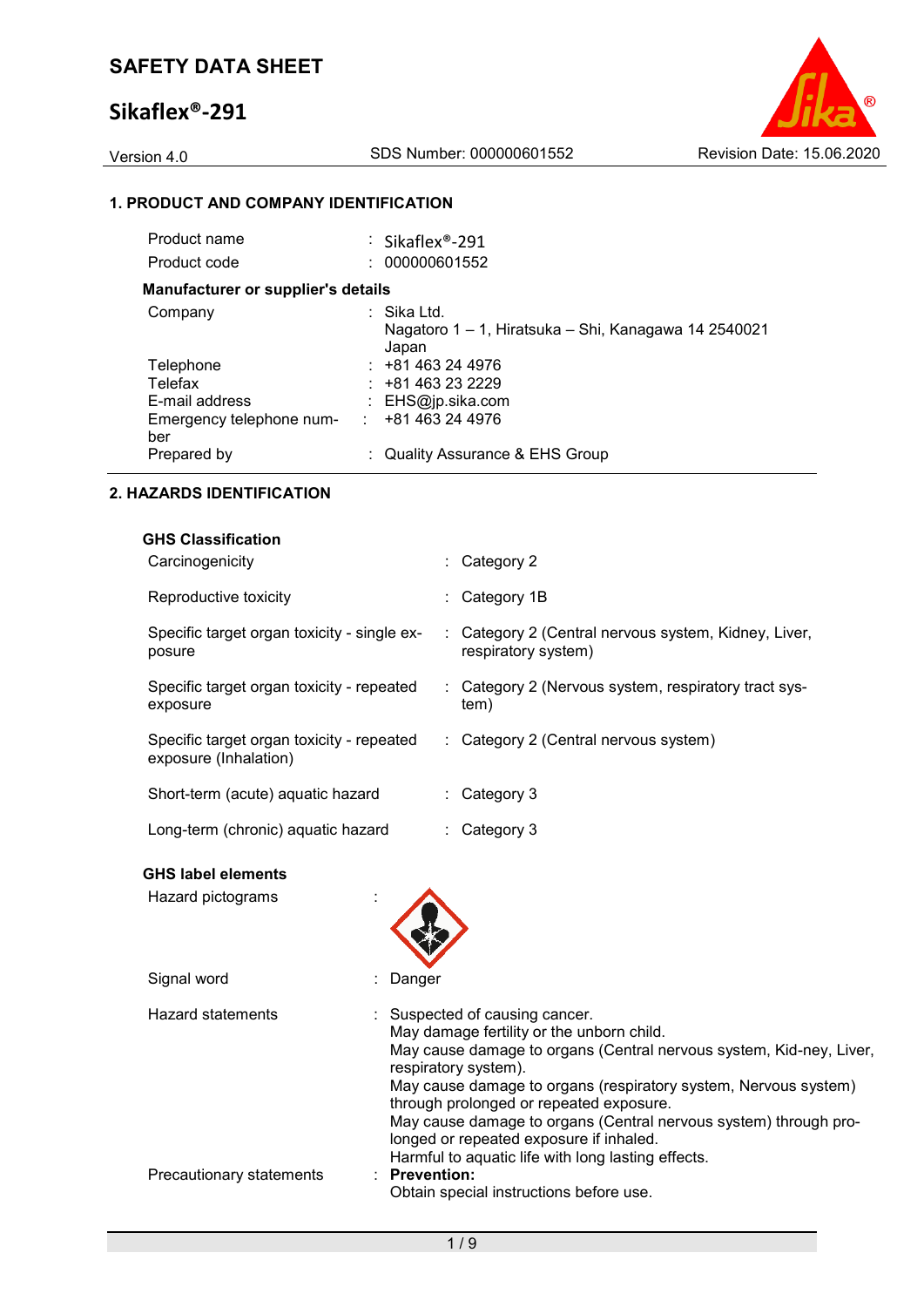| SAFEIT DATA SHEET |                                                                                             |                           |
|-------------------|---------------------------------------------------------------------------------------------|---------------------------|
| Sikaflex®-291     |                                                                                             |                           |
| Version 4.0       | SDS Number: 000000601552                                                                    | Revision Date: 15.06.2020 |
|                   | Do not handle until all safety precautions have been read and under-<br>stood.              |                           |
|                   | Do not breathe dust/ fume/ gas/ mist/ vapours/ spray.                                       |                           |
|                   | Wash skin thoroughly after handling.<br>Do not eat, drink or smoke when using this product. |                           |
|                   | Avoid release to the environment.                                                           |                           |

Wear protective gloves/ protective clothing/ eye protection/ face protection. **Response:**  IF exposed or concerned: Call a POISON CENTER/doctor. **Storage:**  Store locked up. **Disposal:**  Dispose of contents/ container to an approved waste disposal plant.

## **Other hazards which do not result in classification**

None known.

#### **3. COMPOSITION/INFORMATION ON INGREDIENTS**

: Mixture

#### **Hazardous components**

| Chemical name                       | CAS-No.        | Concentration (%) | <b>ENCS/ISHL</b> |
|-------------------------------------|----------------|-------------------|------------------|
|                                     |                |                   | number           |
| Xylene                              | 1330-20-7      | 1.8               | $3-3, 3-60$      |
| Ethylbenzene                        | $100 - 41 - 4$ | 1.2               | $3-60$           |
| Titanium(IV) oxide                  | 13463-67-7     | $>= 2.5 - 10$     | 1-558, 5-5225    |
| 4,4'-methylenediphenyl diisocyanate | 101-68-8       | $>= 0.1 - 5.1$    | 4-118            |

#### **4. FIRST AID MEASURES**

| General advice                         | : Move out of dangerous area.<br>Consult a physician.                           |
|----------------------------------------|---------------------------------------------------------------------------------|
|                                        | Show this safety data sheet to the doctor in attendance.                        |
| If inhaled                             | $\therefore$ Move to fresh air.                                                 |
|                                        | Consult a physician after significant exposure.                                 |
| In case of skin contact                | : Take off contaminated clothing and shoes immediately.                         |
|                                        | Wash off with soap and plenty of water.                                         |
|                                        | If symptoms persist, call a physician.                                          |
| In case of eye contact                 | : Immediately flush eye(s) with plenty of water.                                |
|                                        | Remove contact lenses.                                                          |
|                                        | Keep eye wide open while rinsing.                                               |
|                                        | If eye irritation persists, consult a specialist.                               |
| If swallowed                           | : Clean mouth with water and drink afterwards plenty of water.                  |
|                                        | Do not give milk or alcoholic beverages.                                        |
|                                        | Never give anything by mouth to an unconscious person.                          |
|                                        | Obtain medical attention.                                                       |
| Most important symptoms                | : No known significant effects or hazards.                                      |
| and effects, both acute and<br>delayed | See Section 11 for more detailed information on health effects and<br>symptoms. |
|                                        | May damage fertility or the unborn child.                                       |
|                                        | May cause damage to organs.                                                     |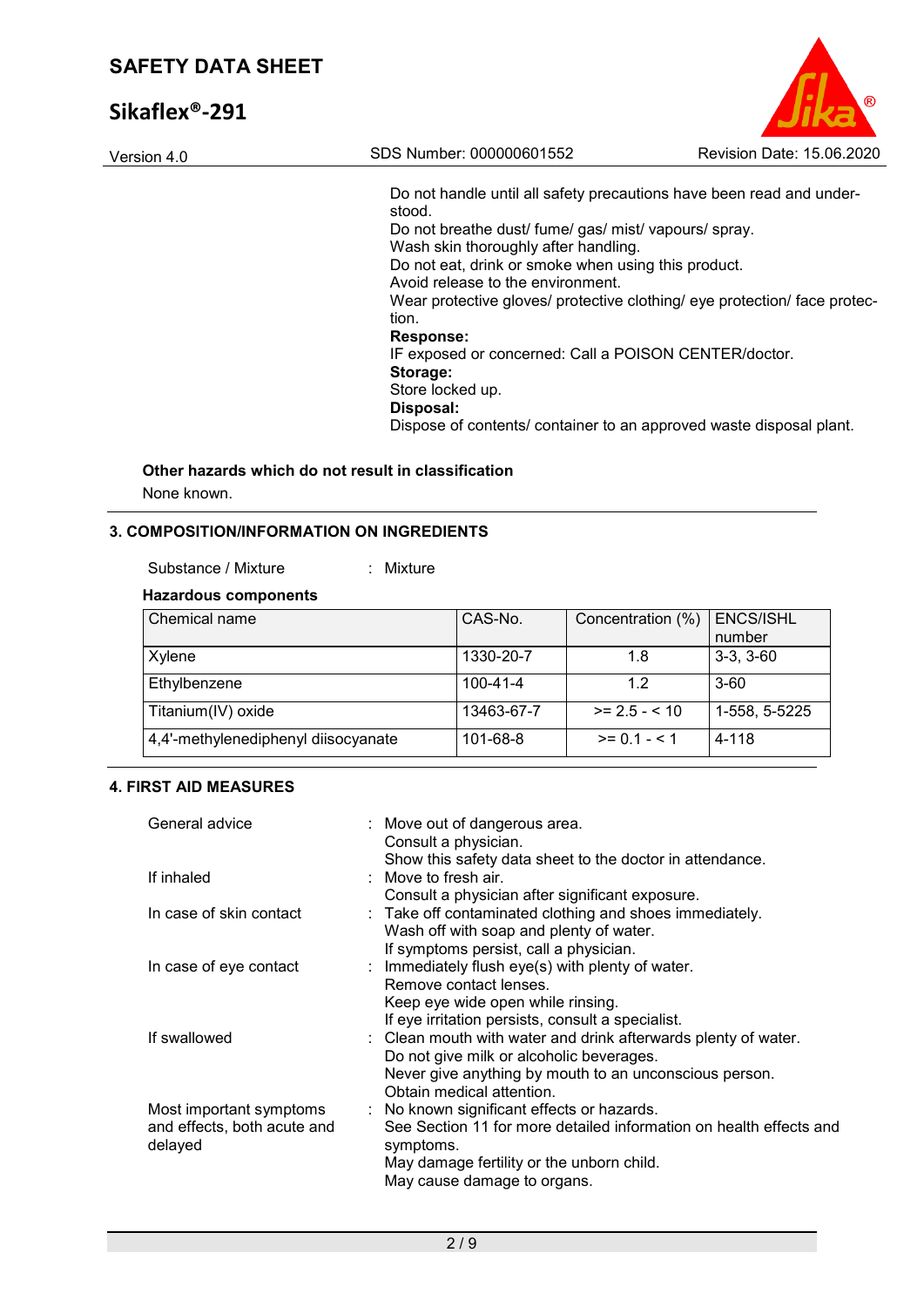# **Sikaflex®-291**

| Version 4.0                                      | SDS Number: 000000601552                                                                                       | Revision Date: 15.06.2020 |
|--------------------------------------------------|----------------------------------------------------------------------------------------------------------------|---------------------------|
| Notes to physician                               | May cause damage to organs through prolonged or repeated expo-<br>sure.<br>$\therefore$ Treat symptomatically. |                           |
| <b>5. FIREFIGHTING MEASURES</b>                  |                                                                                                                |                           |
| Suitable extinguishing media                     | : Use extinguishing measures that are appropriate to local circum-<br>stances and the surrounding environment. |                           |
| Hazardous combustion prod-<br>ucts               | : No hazardous combustion products are known                                                                   |                           |
| Specific extinguishing meth-<br>ods              | : Standard procedure for chemical fires.                                                                       |                           |
| Special protective equipment<br>for firefighters | : In the event of fire, wear self-contained breathing apparatus.                                               |                           |

 $\circ$ 

#### **6. ACCIDENTAL RELEASE MEASURES**

| Personal precautions, protec-<br>tive equipment and emer-<br>gency procedures | : Use personal protective equipment.<br>Deny access to unprotected persons.                                                                                      |
|-------------------------------------------------------------------------------|------------------------------------------------------------------------------------------------------------------------------------------------------------------|
| Environmental precautions                                                     | : Do not flush into surface water or sanitary sewer system.<br>If the product contaminates rivers and lakes or drains inform respec-<br>tive authorities.        |
| Methods and materials for<br>containment and cleaning up                      | : Soak up with inert absorbent material (e.g. sand, silica gel, acid<br>binder, universal binder, sawdust).<br>Keep in suitable, closed containers for disposal. |

### **7. HANDLING AND STORAGE**

| <b>Handling</b>                                    |                                                                                                                                                                                                                                                                                                                                  |
|----------------------------------------------------|----------------------------------------------------------------------------------------------------------------------------------------------------------------------------------------------------------------------------------------------------------------------------------------------------------------------------------|
| Advice on protection against<br>fire and explosion | : Normal measures for preventive fire protection.                                                                                                                                                                                                                                                                                |
| Advice on safe handling                            | : Avoid exceeding the given occupational exposure limits (see section<br>8).<br>Do not get in eyes, on skin, or on clothing.<br>For personal protection see section 8.<br>Smoking, eating and drinking should be prohibited in the application<br>area.<br>Follow standard hygiene measures when handling chemical prod-<br>ucts |
| Avoidance of contact<br>Hygiene measures           | : No data available<br>: Handle in accordance with good industrial hygiene and safety prac-<br>tice.<br>When using do not eat or drink.<br>When using do not smoke.<br>Wash hands before breaks and at the end of workday.                                                                                                       |
| <b>Storage</b>                                     |                                                                                                                                                                                                                                                                                                                                  |
| Conditions for safe storage                        | : Store in original container.<br>Keep in a well-ventilated place.<br>Observe label precautions.<br>Store in accordance with local regulations.                                                                                                                                                                                  |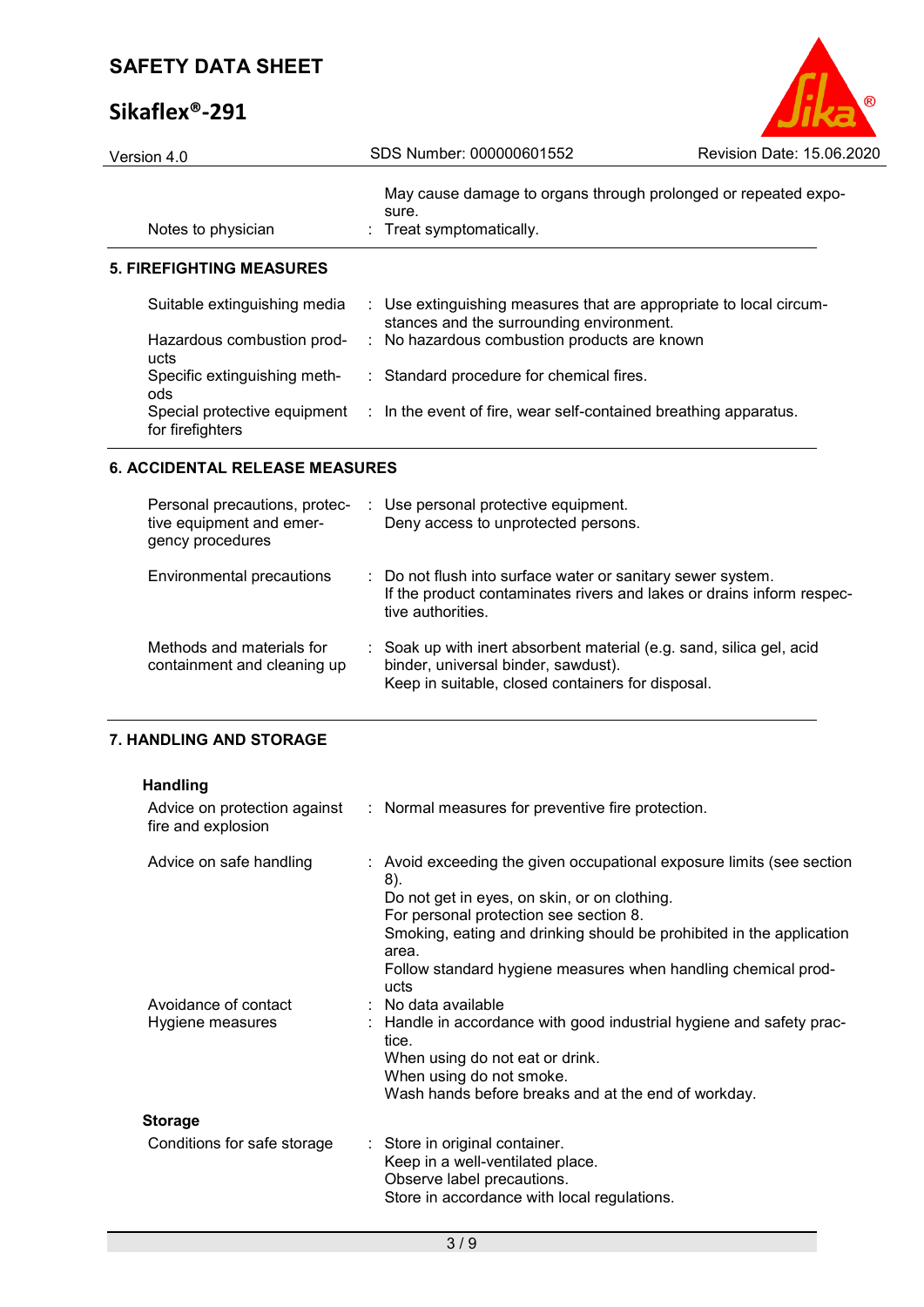## **Sikaflex®-291**

Version 4.0 SDS Number: 000000601552 Revision Date: 15.06.2020

#### **8. EXPOSURE CONTROLS/PERSONAL PROTECTION**

#### **Threshold limit value and permissible exposure limits for each component in the work environment**

| Components                    | CAS-No.        | Value type<br>(Form of ex-<br>posure)     | Control parame-<br>ters / Permissible<br>concentration            | <b>Basis</b>                 |
|-------------------------------|----------------|-------------------------------------------|-------------------------------------------------------------------|------------------------------|
| titanium dioxide              | 13463-67-7     | <b>TWA</b>                                | $10 \text{ mg/m}$<br>(Titanium dioxide)                           | <b>ACGIH</b>                 |
| xylene                        | 1330-20-7      | OEL-M                                     | 50 ppm<br>217 mg/m3                                               | JP OEL<br><b>JSOH</b>        |
|                               |                | productive toxicity in humans             | Further information: Group 2: Substances presumed to cause re-    |                              |
|                               |                | <b>ACL</b>                                | 50 ppm                                                            | JP OEL ISHL                  |
|                               |                | <b>TWA</b>                                | $100$ ppm                                                         | <b>ACGIH</b>                 |
|                               |                | STEL                                      | $150$ ppm                                                         | <b>ACGIH</b>                 |
| ethylbenzene                  | $100 - 41 - 4$ | <b>ACL</b>                                | 20 ppm                                                            | JP OEL ISHL                  |
|                               |                | OEL-M                                     | 50 ppm<br>217 mg/m3                                               | <b>JP OEL</b><br><b>JSOH</b> |
|                               |                |                                           | Further information: Group 2: Substances presumed to cause re-    |                              |
|                               | humans         |                                           | productive toxicity in humans, Group 2B: possibly carcinogenic to |                              |
| 4,4'-methylenediphenyl diiso- | 101-68-8       | OEL-M                                     | $0.05$ mg/m $3$                                                   | JP OEL                       |
| cyanate                       |                |                                           |                                                                   | <b>JSOH</b>                  |
|                               |                | which induce allergic reactions in humans | Further information: Airway sensitizing agent; Group 1 substances |                              |
|                               |                | <b>TWA</b>                                | $0.005$ ppm                                                       | <b>ACGIH</b>                 |

#### **Personal protective equipment**

| Respiratory protection   | : Use respiratory protection unless adequate local exhaust ventilation is<br>provided or exposure assessment demonstrates that exposures are<br>within recommended exposure guidelines.<br>The filter class for the respirator must be suitable for the maximum<br>expected contaminant concentration (gas/vapour/aerosol/particulates)<br>that may arise when handling the product. If this concentration is ex-<br>ceeded, self-contained breathing apparatus must be used. |
|--------------------------|-------------------------------------------------------------------------------------------------------------------------------------------------------------------------------------------------------------------------------------------------------------------------------------------------------------------------------------------------------------------------------------------------------------------------------------------------------------------------------|
| Hand protection          | : Chemical-resistant, impervious gloves complying with an approved<br>standard should be worn at all times when handling chemical products<br>if a risk assessment indicates this is necessary.                                                                                                                                                                                                                                                                               |
| Eye protection           | : Safety eyewear complying with an approved standard should be used<br>when a risk assessment indicates this is necessary.                                                                                                                                                                                                                                                                                                                                                    |
| Skin and body protection | : Choose body protection in relation to its type, to the concentration<br>and amount of dangerous substances, and to the specific work-place.                                                                                                                                                                                                                                                                                                                                 |

#### **9. PHYSICAL AND CHEMICAL PROPERTIES**

| Appearance      | paste               |
|-----------------|---------------------|
| Colour          | various             |
| Odour           | : characteristic    |
| Odour Threshold | : No data available |
| рH              | Not applicable      |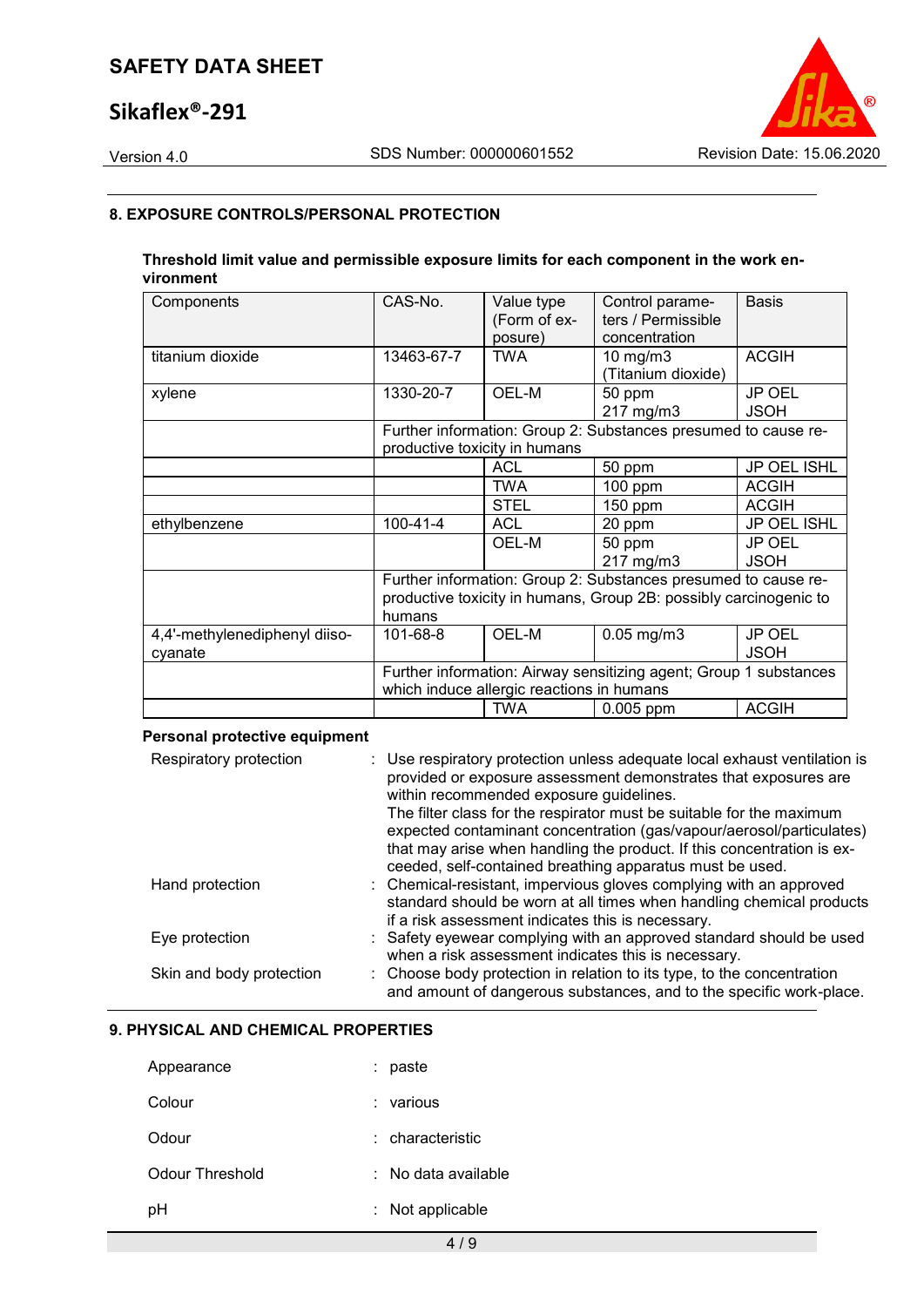# **Sikaflex®-291**

Version 4.0 SDS Number: 000000601552 Revision Date: 15.06.2020

| Melting point/range / Freezing              | : No data available                        |
|---------------------------------------------|--------------------------------------------|
| point<br>Boiling point/boiling range        | No data available                          |
| Flash point                                 | ca. 64.6 °C (148.3 °F), Method: closed cup |
| Evaporation rate                            | No data available                          |
| Flammability                                | No data available                          |
| Upper explosion limit                       | No data available                          |
| Lower explosion limit                       | No data available                          |
| Vapour pressure                             | $0.01$ hPa $(0.01$ mmHg)                   |
| Relative vapour density                     | No data available<br>t                     |
| Density                                     | ca. 1.26 g/cm3 (23 °C)                     |
| Solubility(ies)<br>Water solubility         | insoluble                                  |
| Partition coefficient: n-oc-<br>tanol/water | No data available                          |
| Auto-ignition temperature                   | No data available                          |
| Decomposition temperature                   | No data available                          |
| Viscosity<br>Viscosity, dynamic             | No data available                          |
| Viscosity, kinematic                        | $>$ 20.5 mm2/s (40 °C)                     |
| <b>Explosive properties</b>                 | No data available                          |
| Molecular weight                            | No data available                          |
|                                             |                                            |

#### **10. STABILITY AND REACTIVITY**

| Reactivity                          | : No dangerous reaction known under conditions of normal use. |
|-------------------------------------|---------------------------------------------------------------|
| Chemical stability                  | : The product is chemically stable.                           |
| Possibility of hazardous reac-      | : No hazards to be specially mentioned.                       |
| tions                               |                                                               |
| Conditions to avoid                 | $\therefore$ No data available                                |
| Incompatible materials              | $\therefore$ No data available                                |
| Hazardous decomposition<br>products | No decomposition if stored and applied as directed.           |

#### **11. TOXICOLOGICAL INFORMATION**

#### **Acute toxicity**

#### **Components:**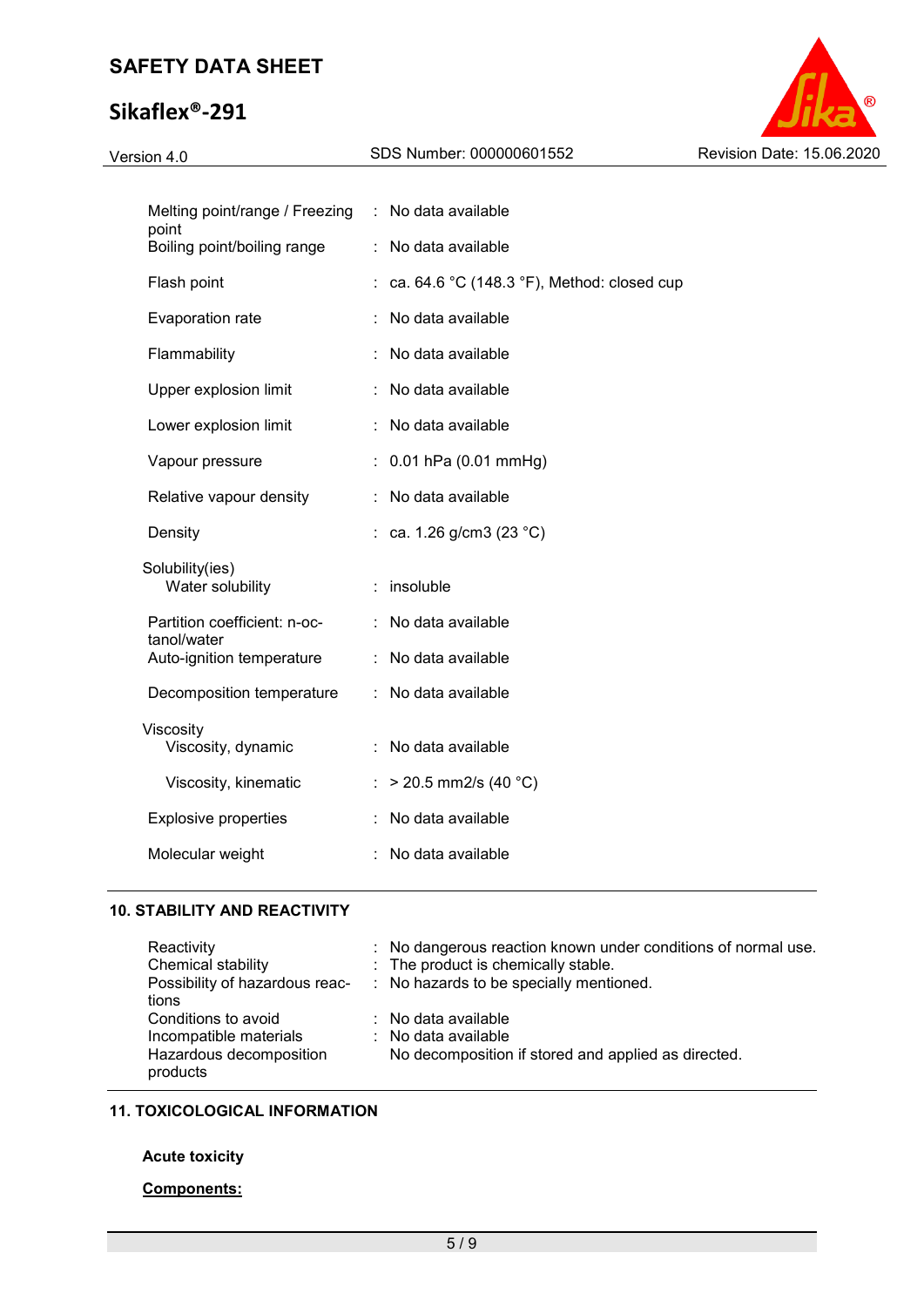| Version 4.0                                                                         | SDS Number: 000000601552                                                                   | Revision Date: 15.06.2020 |
|-------------------------------------------------------------------------------------|--------------------------------------------------------------------------------------------|---------------------------|
| xylene:<br>Acute oral toxicity                                                      | : LD50 Oral (Rat): $3,523$ mg/kg                                                           |                           |
| Acute dermal toxicity<br>ethylbenzene:                                              | : LD50 Dermal (Rabbit): $1,700$ mg/kg                                                      |                           |
| Acute oral toxicity                                                                 | : LD50 Oral (Rat): $3,500$ mg/kg                                                           |                           |
| Acute dermal toxicity                                                               | : LD50 Dermal (Rabbit): $5,510$ mg/kg                                                      |                           |
| 4,4'-methylenediphenyl diisocyanate:                                                |                                                                                            |                           |
| Acute inhalation toxicity                                                           | : Acute toxicity estimate: 1.5 mg/ITest atmosphere: dust/mist,<br>Method: Expert judgement |                           |
| <b>Skin corrosion/irritation</b>                                                    |                                                                                            |                           |
| Not classified based on available information.                                      |                                                                                            |                           |
| Serious eye damage/eye irritation<br>Not classified based on available information. |                                                                                            |                           |

# **Respiratory or skin sensitisation**

Skin sensitisation: Not classified based on available information. Respiratory sensitisation: Not classified based on available information.

#### **Germ cell mutagenicity**

Not classified based on available information.

#### **Carcinogenicity**

Suspected of causing cancer.

#### **Reproductive toxicity**

May damage fertility or the unborn child.

#### **STOT - single exposure**

May cause damage to organs (Central nervous system, Kidney, Liver, respiratory system).

#### **STOT - repeated exposure**

May cause damage to organs (respiratory system, Nervous system) through prolonged or repeated exposure.

May cause damage to organs (Central nervous system) through prolonged or repeated exposure if inhaled.

#### **Aspiration toxicity**

Not classified based on available information.

#### **12. ECOLOGICAL INFORMATION**

| <b>Ecotoxicity</b> |
|--------------------|
| <b>Components:</b> |

| ethylbenzene:<br>Toxicity to fish                     | : $LC50$ (Fish): <= 1 mg/l<br>Exposure time: 96 h |
|-------------------------------------------------------|---------------------------------------------------|
| Persistence and degradability                         |                                                   |
| No data available                                     |                                                   |
| <b>Bioaccumulative potential</b><br>No data available |                                                   |
| <b>Mobility in soil</b>                               |                                                   |

No data available

6 / 9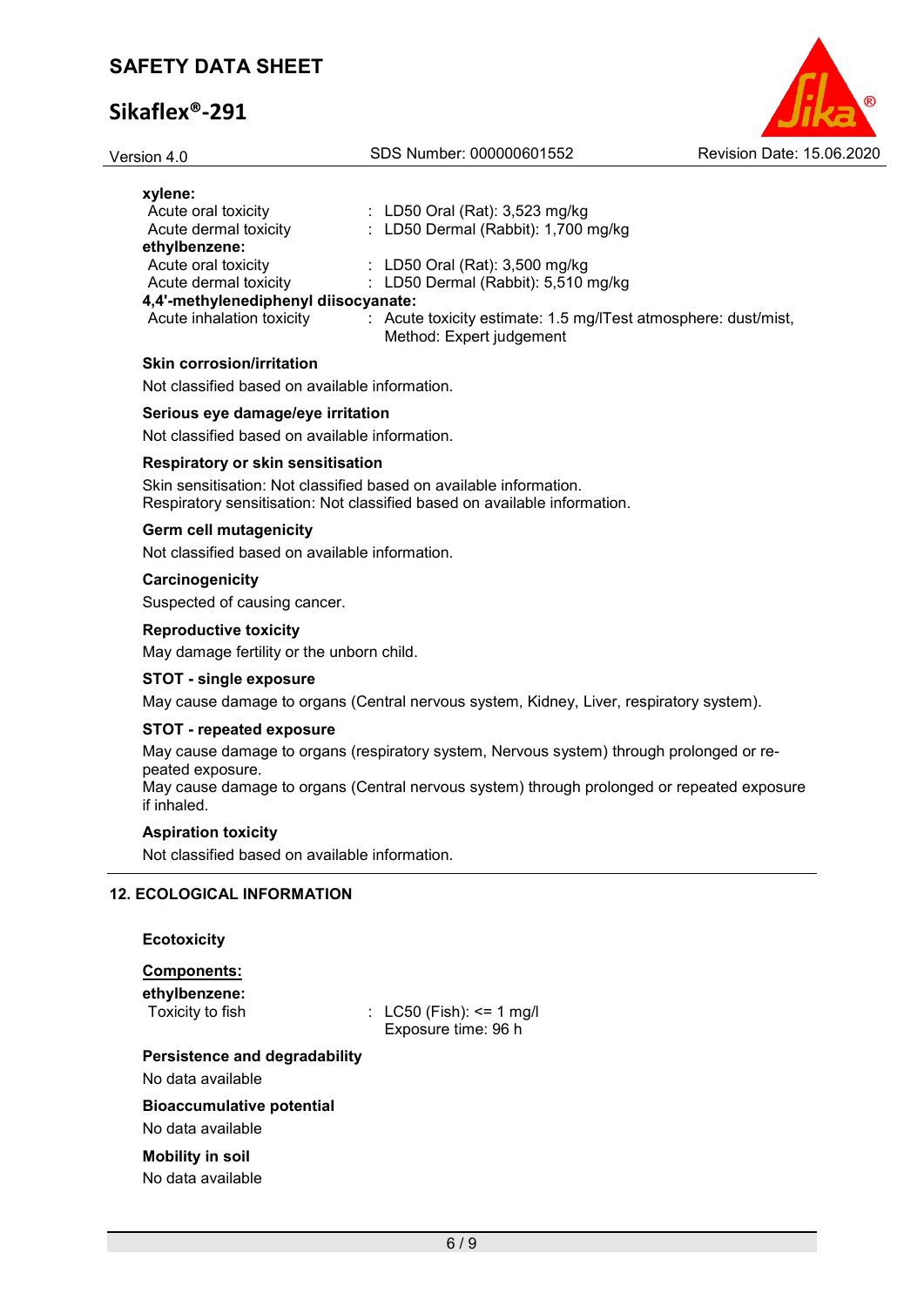| (R                        |
|---------------------------|
| Revision Date: 15.06.2020 |

# Version 4.0 SDS Number: 000000601552 **Hazardous to the ozone layer** Not applicable **Other adverse effects Product:** Additional ecological information : There is no data available for this product. **13. DISPOSAL CONSIDERATIONS Disposal methods** Waste from residues : The product should not be allowed to enter drains, water courses or the soil.

|                        | the soil.                                                       |
|------------------------|-----------------------------------------------------------------|
|                        | Do not contaminate ponds, waterways or ditches with chemical or |
|                        | used container.                                                 |
|                        | Send to a licensed waste management company.                    |
| Contaminated packaging | : Empty remaining contents.                                     |
|                        | Dispose of as unused product.                                   |
|                        | Do not re-use empty containers.                                 |

#### **14. TRANSPORT INFORMATION**

#### **International Regulations**

**UNRTDG** Not regulated as a dangerous good

#### **IATA-DGR**

Not regulated as a dangerous good

#### **IMDG-Code**

Not regulated as a dangerous good

#### **Transport in bulk according to Annex II of MARPOL 73/78 and the IBC Code**

Not applicable for product as supplied.

#### **National Regulations**

Refer to section 15 for specific national regulation.

#### **15. REGULATORY INFORMATION**

#### **Related Regulations**

**Fire Service Law** Not applicable (Designated Flammable Substances)

#### **Industrial Safety and Health Law**

#### **Harmful Substances Prohibited from Manufacture** Not applicable

**Harmful Substances Required Permission for Manufacture** Not applicable

#### **Substances Prevented From Impairment of Health**

Chemical name

**Ethylbenzene**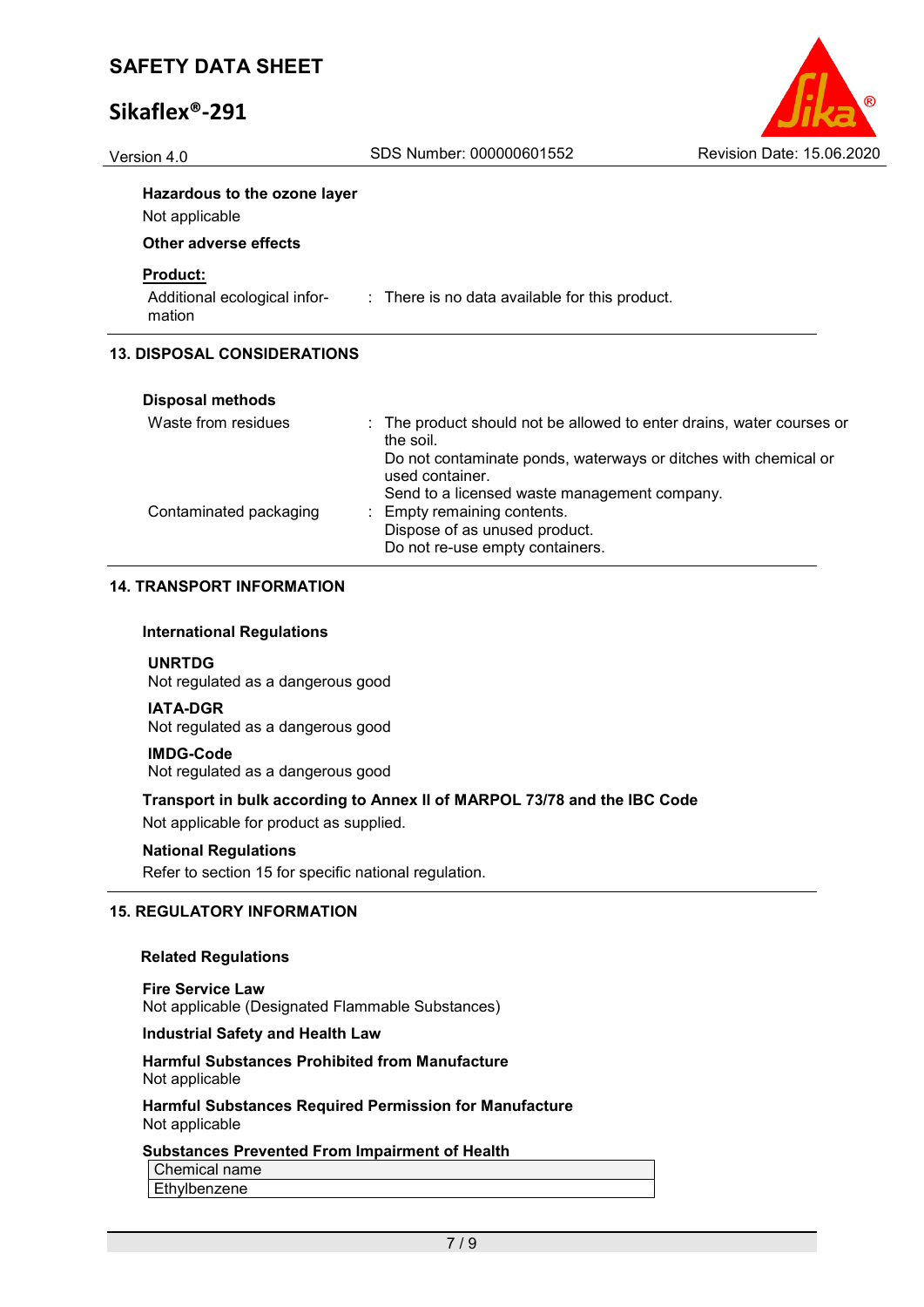## **Sikaflex®-291**



**Circular concerning Information on Chemicals having Mutagenicity - Annex 2: Information on Existing Chemicals having Mutagenicity** Not applicable

### **Circular concerning Information on Chemicals having Mutagenicity - Annex 1: Information on Notified Substances having Mutagenicity**

Not applicable

#### **Substances Subject to be Notified Names**

Article 57-2 (Enforcement Order Table 9)

| Chemical name                         | <b>Number</b> | Concentration (%) |
|---------------------------------------|---------------|-------------------|
| Titanium(IV) oxide                    | 191           | $>=1 - 10$        |
| Xvlene                                | 136           | $>=1 - 10$        |
| Ethylbenzene                          |               | $>=1 - 10$        |
| Methylenebis(4,1-phenylene) diisocya- | 599           | $>=01 - 1$        |
| nate                                  |               |                   |

#### **Substances Subject to be Indicated Names**

Article 57 (Enforcement Order Article 18)

| Chemical name      | Number |
|--------------------|--------|
| Titanium(IV) oxide | 191    |
| xylene             | 136    |
| ethylbenzene       | 70     |

#### **Ordinance on Prevention of Hazards Due to Specified Chemical Substances - Group 2 Substance**

Chemical name Ethylbenzene

# **Ordinance on Prevention of Lead Poisoning**

Not applicable

**Ordinance on Prevention of Tetraalkyl Lead Poisoning** Not applicable

**Ordinance on Prevention of Organic Solvent Poisoning** Not applicable

**Poisonous and Deleterious Substances Control Law** Not applicable

#### **Act on Confirmation, etc. of Release Amounts of Specific Chemical Substances in the Environment and Promotion of Improvements to the Management Thereof**

#### **Class I Designated Chemical Substances**

| Chemical name | Number | Concentration (%) |
|---------------|--------|-------------------|
| xvlene        | 80     |                   |
| ethylbenzene  | ວວ     | . . <u>.</u>      |

| International Chemical Weapons Convention (CWC)<br><b>Schedules of Toxic Chemicals and Precursors</b> | : Not applicable   |
|-------------------------------------------------------------------------------------------------------|--------------------|
| Narcotic or Psychotropic Raw Material                                                                 | $:$ Not applicable |
| Specific Narcotic or Psychotropic Raw Material                                                        | $:$ Not applicable |

#### **High Pressure Gas Safety Act** Not applicable